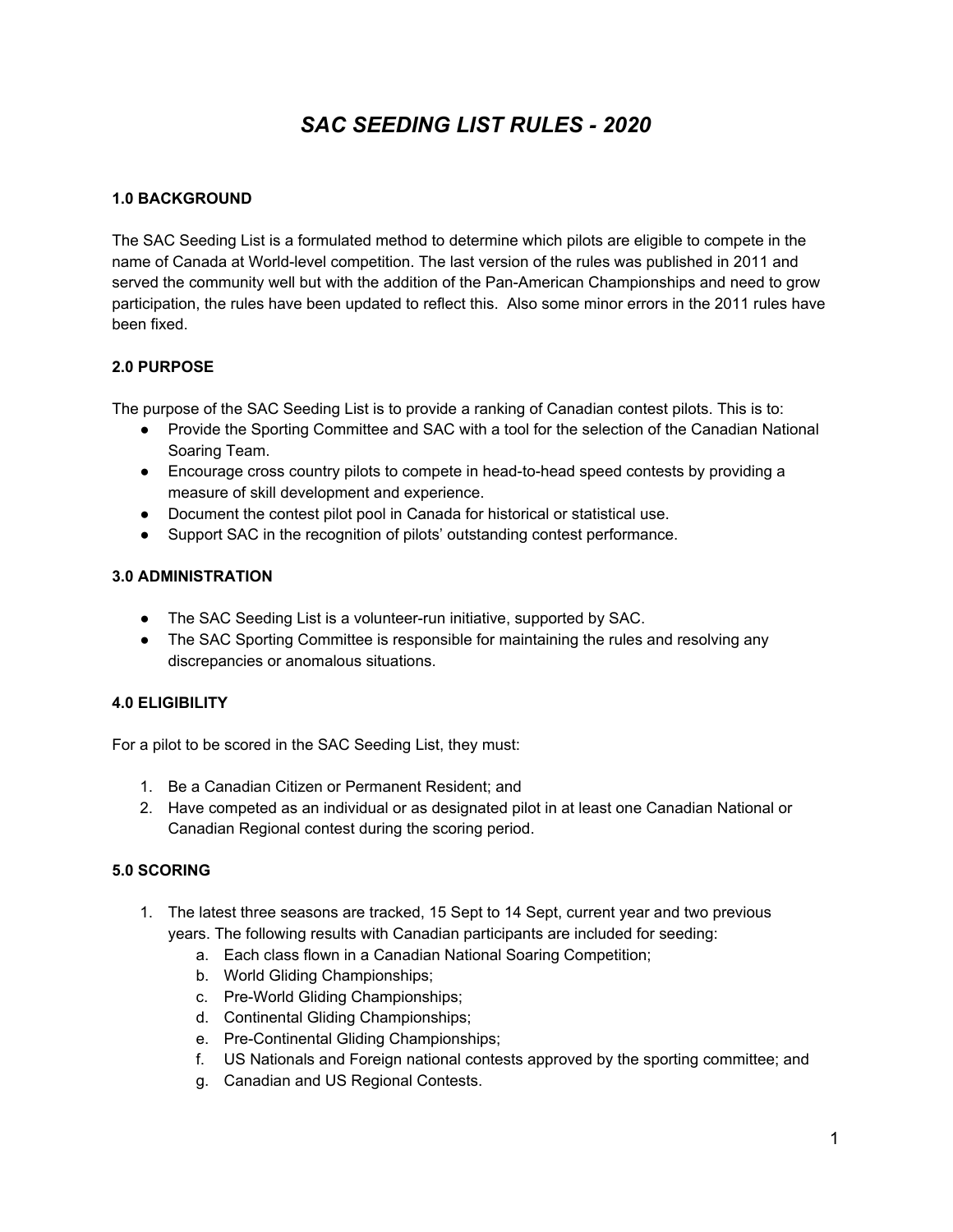*Note: Continental Gliding Championships (CGC) and Pre-Continental Gliding Championships (PCGC) stand for both European and Pan-American Gliding Championships:*

2. Contest scores are converted to a value relative to the winner of the contest/class and weighed for competitiveness of the contest by a factor:

#### *Pilot Result = Contest Factor \* Pilot Score / Winner Score*

Where the factors are:

| a. Canadian Nationals                    | 1.00 |
|------------------------------------------|------|
| b. World Gliding Competition             | 1.12 |
| c. Pre-World Gliding Championship        | 1.05 |
| d. Continental Gliding Championships     | 1.05 |
| e. Pre-Continental Gliding Championships | 1.00 |
| f. A foreign Nationals                   | 1.04 |
| g. Canadian and US Regional Contests     | 0.80 |

3. Seeding points for each pilot are calculated as the sum of two terms, weighted 60/40:

#### *Seeding Points = 60 \* First Term + 40 \* Second Term*

- a. The first term is the higher result from the last held Can Nats; or any of the most recent WGC, PWGC or CGC.
- b. The second term is the next best result from the 3 year tracking period. Where a non-Can Nats result was used or there was no result from the current year in the first term, the second term must be from a Can Nats.

*Note: In extenuating circumstances, the Sporting Committee may consider allowing results for a US Nationals or PCGC to be applied to the first term on a case-by-case basis. Requests for evaluation should be made to the Chair of the Sporting Committee. Please see example in Appendix A.*

- 4. The Seeding List is a report of the results, sub-divided into the classes run at the most recent Can Nats, sorted from most points to least points:
	- a. A pilot may only appear on one of the lists, based on his/her latest performance and grouping in the most recent Can Nats.
	- b. Each Class will be awarded Seeding Points, relative to that class. If the classes are combined Seeding Points will be likewise combined.
	- c. Pilots who alternate flying days with another pilot will not be awarded seeding points. The pilot to be seeded must have solely achieved all of the contest points.
	- d. If a two seater is flown, only one pilot will be designated seeding points. The pilot to be designated must be approved by the sporting committee. This is to avoid a lesser pilot using a 'hired gun' to get seeding points to make the Canadian team.
- 5. The draft Seeding List will be published as soon as possible from the close of the season. Pilots will have 14 days to review and comment on the Seeding List, whereupon the final version will be published. A Seeding List is valid for Team selection for: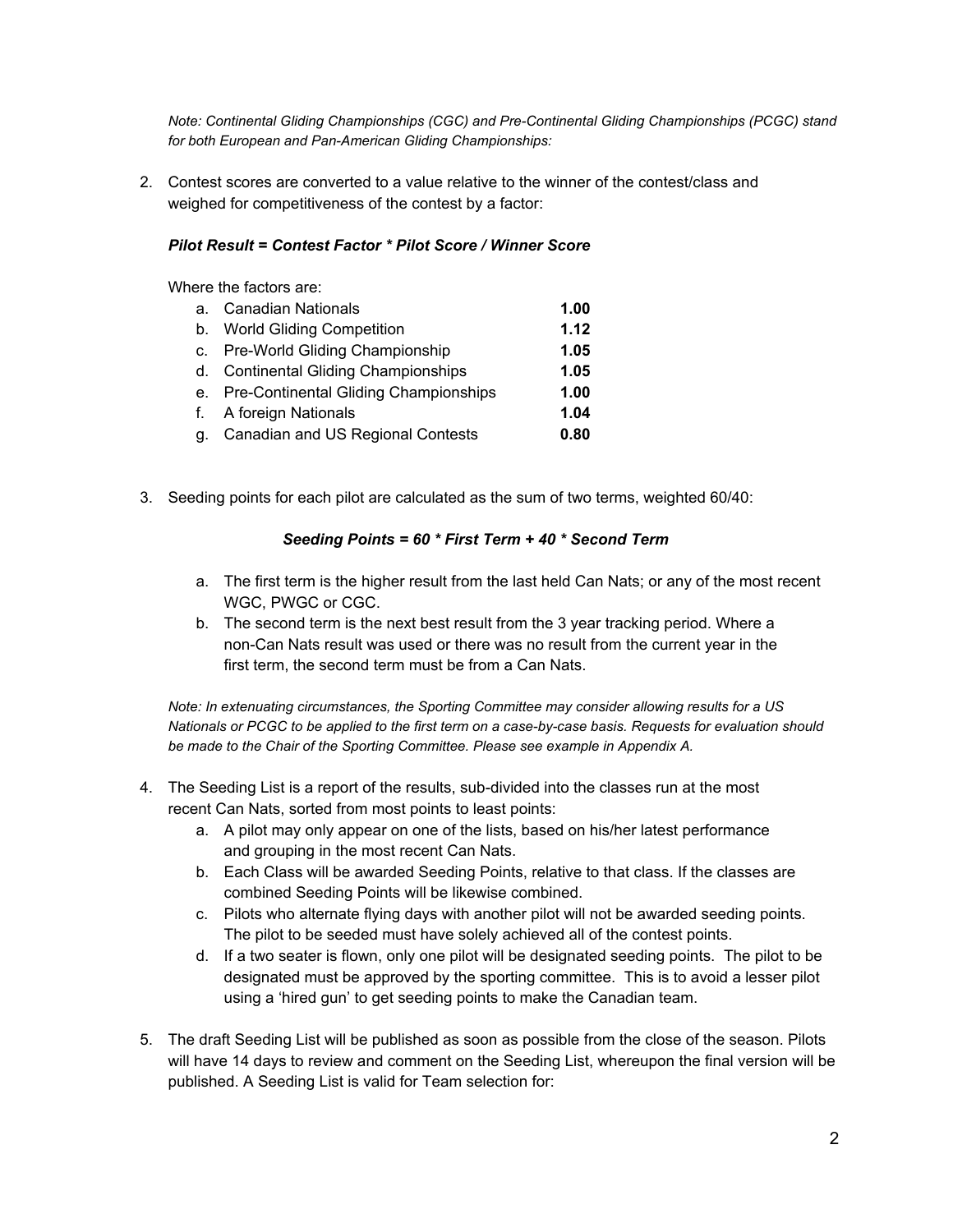- a. The following 12 months for World-level and Continental-level contests in the Northern Hemisphere;
- b. The following period of 6 to 18 months for World-level and Continental-level contests in the Southern Hemisphere.

# **6.0 CANADIAN NATIONAL TEAM SELECTION**

The minimum requirements for inclusion on the Canadian Team are:

- 1. Canadian Citizenship or Residency, as declared through the issuance of an FAI Sporting License.
- 2. Pilots are eligible to compete in WGC and CGC in order of ranking on the Seeding Lists.
- 3. A pilot must meet the minimum cutoff score of 85 for WGC and a minimum cutoff score of 70 for CGC.

Once the final Seeding List is published, pilots will have 14 days to declare their intent to participate and state their class preferences to the Sporting Committee. In case of a conflict, the seeding list order will prevail. The National Team list, with class assignments, is recommended by the Sporting Committee to the BoD of SAC. If approved, the team list is passed to Canada's NAC, ACC for submission to IGC for consideration to World Competitions. The team must be constituted no later than 6 months before the start of a World event.

The minimum requirements for Pilots to represent Canada at Junior World Gliding Championships are:

- 1. Canadian Citizenship or Residency, as declared through the issuance of an FAI Sporting License.
- 2. They must meet the requirements for JWGC contest entry (i.e. age)
- 3. They must meet the requirements for inclusion on the Seeding List
- 4. They must be recommended by the Sporting Committee.

Junior Pilots wishing to be considered for the JWGC should contact a member of the Sporting Committee as early as possible for guidance to maximize their preparation. This may be done through a mentor if so desired.

#### **Class Selection for Continental and World Championships**

Pilots will indicate their class preference to the sporting committee for a championships at the conclusion of the seeding period. Seeding position will be given priority in selection of class. Seeding Group A will have priority for Open, 18m and 20m classes and Seeding Group B will have priority for 15m, Standard, Club & 13.5m classes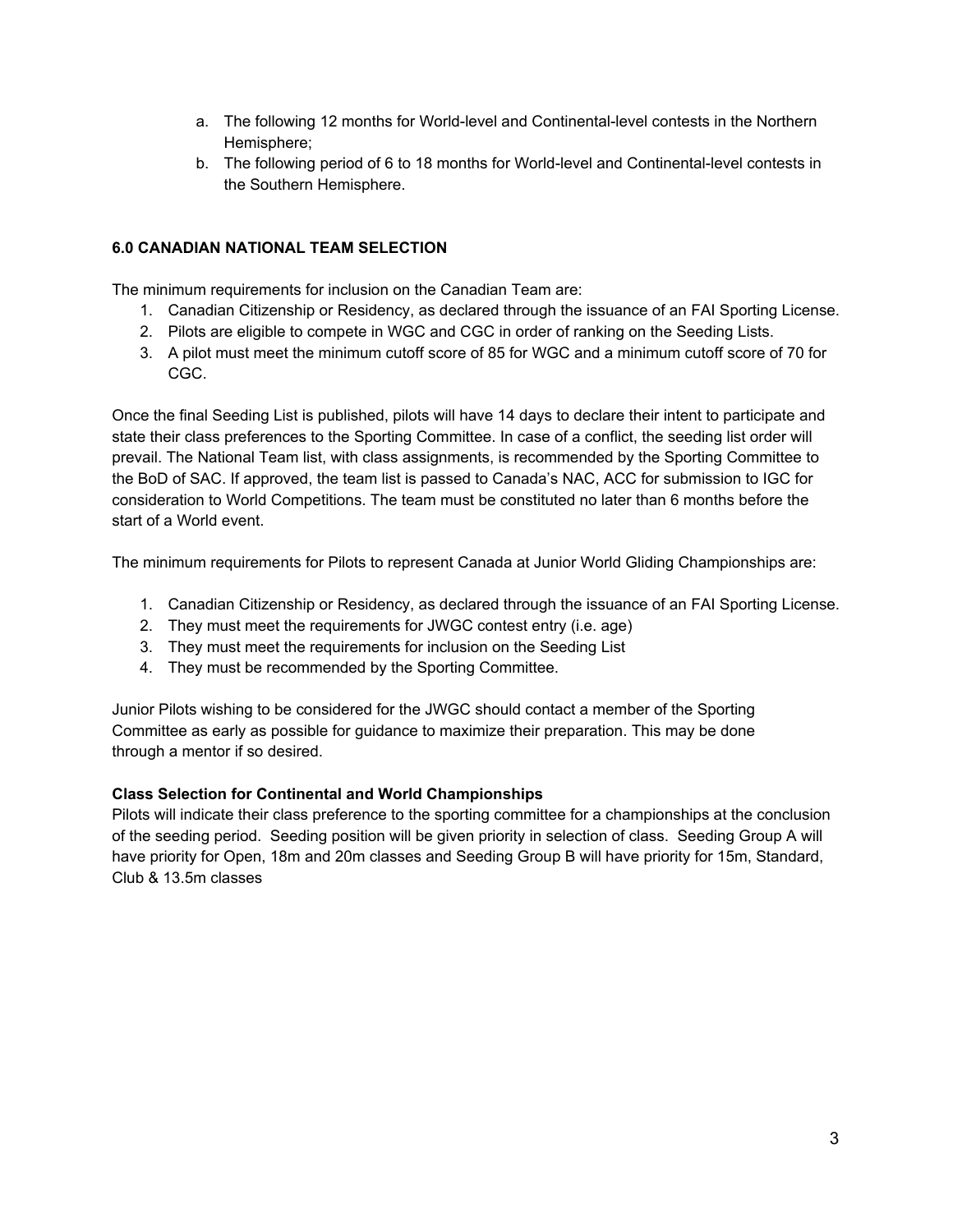# **APPENDIX A – Example Calculations**

*Example 1: Factored pilot results* – In a contest a pilot's final score was 7845, whereas the winner's score was 8214. For illustration purposes only, a fictitious factor for WGC of F = 1.13 is used here.

## *Pilot Result = Contest Factor \* Pilot Score / Winner Score*

| <b>Factored Results</b> |                    |      |        |              |                    |                              |                                  |
|-------------------------|--------------------|------|--------|--------------|--------------------|------------------------------|----------------------------------|
|                         |                    |      |        | $F_w = 1.13$ |                    | Raw                          | <b>Factored</b>                  |
| Year                    | <b>Competition</b> | Code | Winner | <b>Name</b>  | <b>Pilot Score</b> | <b>Result = Pilot/Winner</b> | Result = $F^*$<br>(Pilot/Winner) |
| 2008                    | WGC 15m            | W    | 8214   | Pilot A      | 7845               | 0.9551                       | 1.0792                           |
| 2008                    | WGC 18m            | W    | 6348   | Pilot B      | 5832               | 0.9187                       | 1.0381                           |
|                         | Junior WGC         |      |        |              |                    |                              |                                  |
| 2009                    | Club               | w    | 6348   | Pilot C      | 4219               | 0.6646                       | 0.7510                           |
| 2010                    | WGC 15m            | W    | 6722   | Pilot A      | 6501               | 0.9671                       | 1.0928                           |
| 2010                    | WGC 18m            | w    | 6279   | Pilot D      | 2268               | 0.3612                       | 0.4082                           |

*Pilot Result = 1.13 \* 7845 / 8214 = 1.0792*

*Example 2: Seeding Points* – The calculation is simple, though populating the terms with the most appropriate results takes care. In general, for each pilot

- I. The latest Can Nats result is entered with the first term, unless a WGC or PWGC or CGC result is higher;
- II. The next best result is placed with the second term. If a result other than Canadian Nationals was used in the first term, then the second term must be the most recent Can Nats result if there are at least two Canadian Nationals or Canadian Pan-Americans in the scoring period.

*Notes:*

- One of the results must be from a Can Nats. In our example, Pilot F is not seeded due to his *absence from Canadian Competition.*
- *● The last Can Nats attended determines whether seeding is with the Cap A or Cap B Grouping.*
- *● The example contest summary is condensed so, for instance, 2010 Can Nats does not show the winner.*
- *An example for extenuating circumstances for allowance of a US Nationals result in the first term* might be: If a Vancouver based pilot wants to attend a US Nats held in a nearby State instead of *driving all the way to Ontario, it should be approved. However, if the travel distance would be equal or the difference less than ~1500km, the pilot would be expected to make the extra effort to fly in the Can Nats – extensive travel is part of the reality of participating in the WGC.*

# *Seeding Points = 60 \* First Term + 40 \* Second Term*